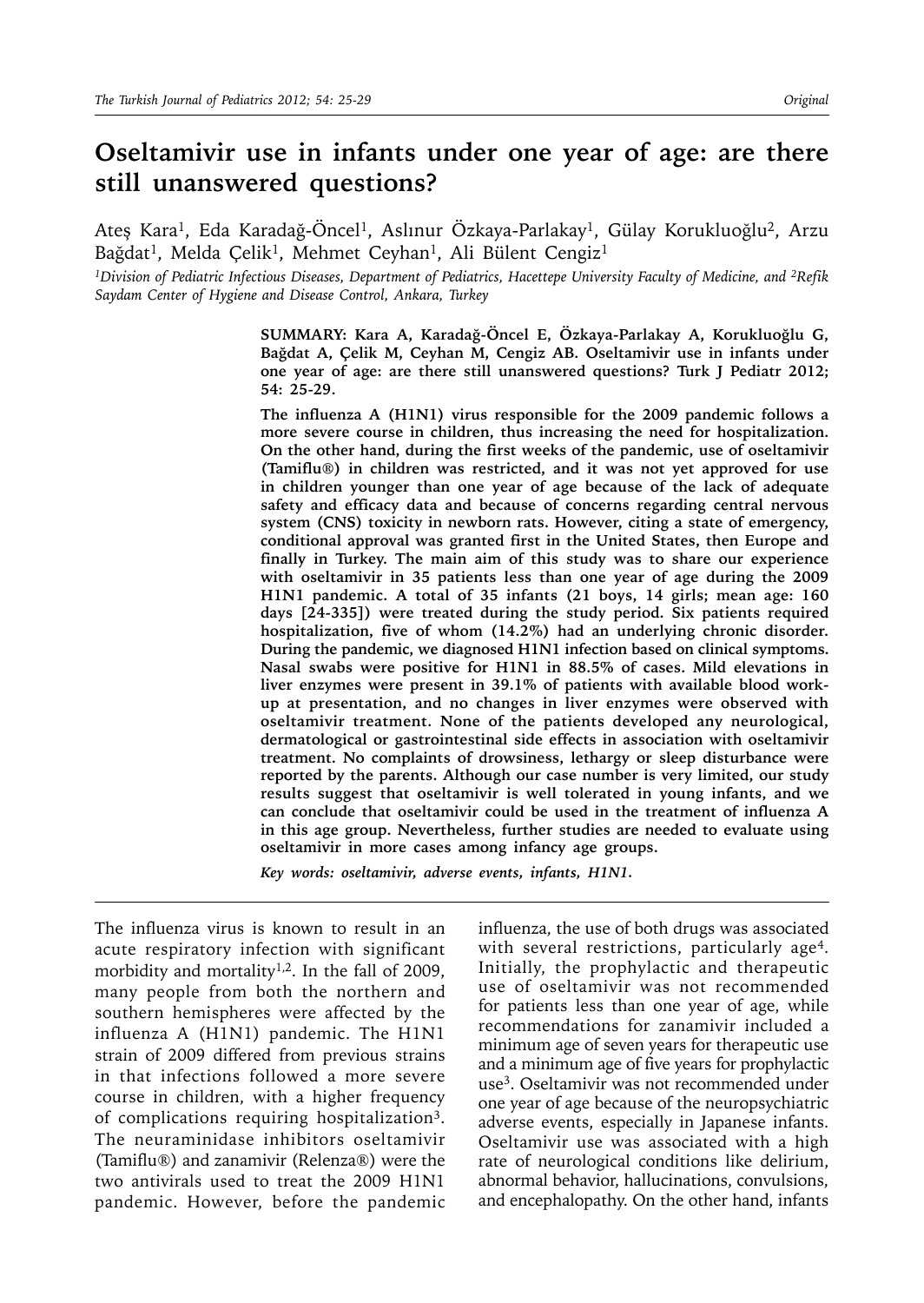under one year of age are more susceptible to influenza-associated encephalopathy than older children5. Considering these adverse event reports, the use of oseltamivir was restricted for infancy due to safety concerns. However, by April 2009, the United States-based Food and Drug Administration (FDA) approved the use of oseltamivir in infants younger than one year of age for pandemic influenza $6$ . However, today, data on the use of this drug in young infants and its side effect profile are still limited. The goal of this study was therefore to share and evaluate the adverse effect profile associated with oseltamivir use in infants.

## **Material and Methods**

Infants younger than one year of age who presented to the Infectious Diseases outpatient clinic at Hacettepe University İhsan Doğramacı Children's Hospital between 28 October 2009 and 30 December 2009 with flu-like symptoms (fever, cough, nasal discharge and blockage, breathing difficulty) and who were treated with oseltamivir were evaluated. Information regarding age, gender, time to presentation after onset of symptoms, presenting complaints, disease complications, comorbid conditions, results of laboratory work-up on presentation, and adverse effects of antiviral therapy was collected.

During the pandemic, a standard protocol was followed by our hospital, which required the patients to attend follow-up visits on the 3rd and 5th day of the treatment, with the aim of ensuring patient compliance and monitoring side effects. For patients who could not be brought to the hospital, parents were contacted by telephone. As per protocol, nasal swabs were obtained for all patients to be tested for real-time reverse transcriptase polymerase chain reaction (RT-PCR) specific to 2009 H1N1 at the Refik Saydam National Public Health Agency. All patients were given oseltamivir (2 doses at a dose of 3 mg/kg/dose for 5 days) $3,6$ .

# **Results**

The complete records of 35 patients who were treated with antiviral therapy during the study period could be retrieved for analysis. RT-PCR results of nasal swabs were positive in 31 (88.5%) patients. The mean age of patients was 160 (min: 24 - max: 335) days,

and 21 (60%) were male and 14 (40%) were female. Four (11.4%) of these patients were <3 months, 13 (37.1%) were 3-5 months, 10 (28.5%) were 6-9 months, and 8 (22.8%) were 10-12 months of age.

With regard to presenting symptoms, 32 patients (91.4%) had fever, 27 (77.1%) had nasal discharge-blockage, 31 (88.5%) had a cough, and 14 (40%) had breathing difficulties (Table I). The mean time to presentation in our patient population was 2 days. A total of 6 patients (17.1%) required hospitalization, 5 of whom had an underlying comorbid condition (2 congenital heart disorder, 1 prematurity, 1 Hirschsprung disease, 1 progressive metabolic disorder). Four (66.6%) of the hospitalized patients were <6 months.

Results of liver enzyme assay were available for only 23 patients, 9 of whom (39.1%) had mildly elevated aspartate aminotransferase (AST)  $(32.1 \pm 17.1 \text{ U/L}$ , max.: 65 U/L) and alanine aminotransferase (ALT) (31.8±21.6, max.: 70 U/L) levels. In our laboratory, the AST reference value is <46 and the ALT reference value is <39 U/L. None of the patients developed H1N1-related complications.

All patients were given oseltamivir (2 doses at 3 mg/kg/dose for 5 days). None of the patients manifested any gastrointestinal side effects

**Table I.** Distribution of Demographic Characteristics and Symptoms of the Patients

| Demographic characteristics | $n \ (\%)$ |
|-----------------------------|------------|
| Gender                      |            |
| Male                        | 21 (60)    |
| Female                      | 14 (40)    |
| Age                         |            |
| <3 months                   | 4 (11.4)   |
| 3-5 months                  | 13 (37.1)  |
| 6-9 months                  | 10(28.5)   |
| 10-12 months                | 8(22.8)    |
| Symptoms                    |            |
| Fever                       | 32 (91.4)  |
| Nasal discharge-blockage    | 27 (77.1)  |
| Cough                       | 31 (88.5)  |
| Breathing difficulties      | 14 (40)    |
| Hospitalization rate        | 6(17.1)    |
| RT-PCR positivity           | 31 (88.5)  |

RT-PCR: Real-time reverse transcriptase polymerase chain reaction.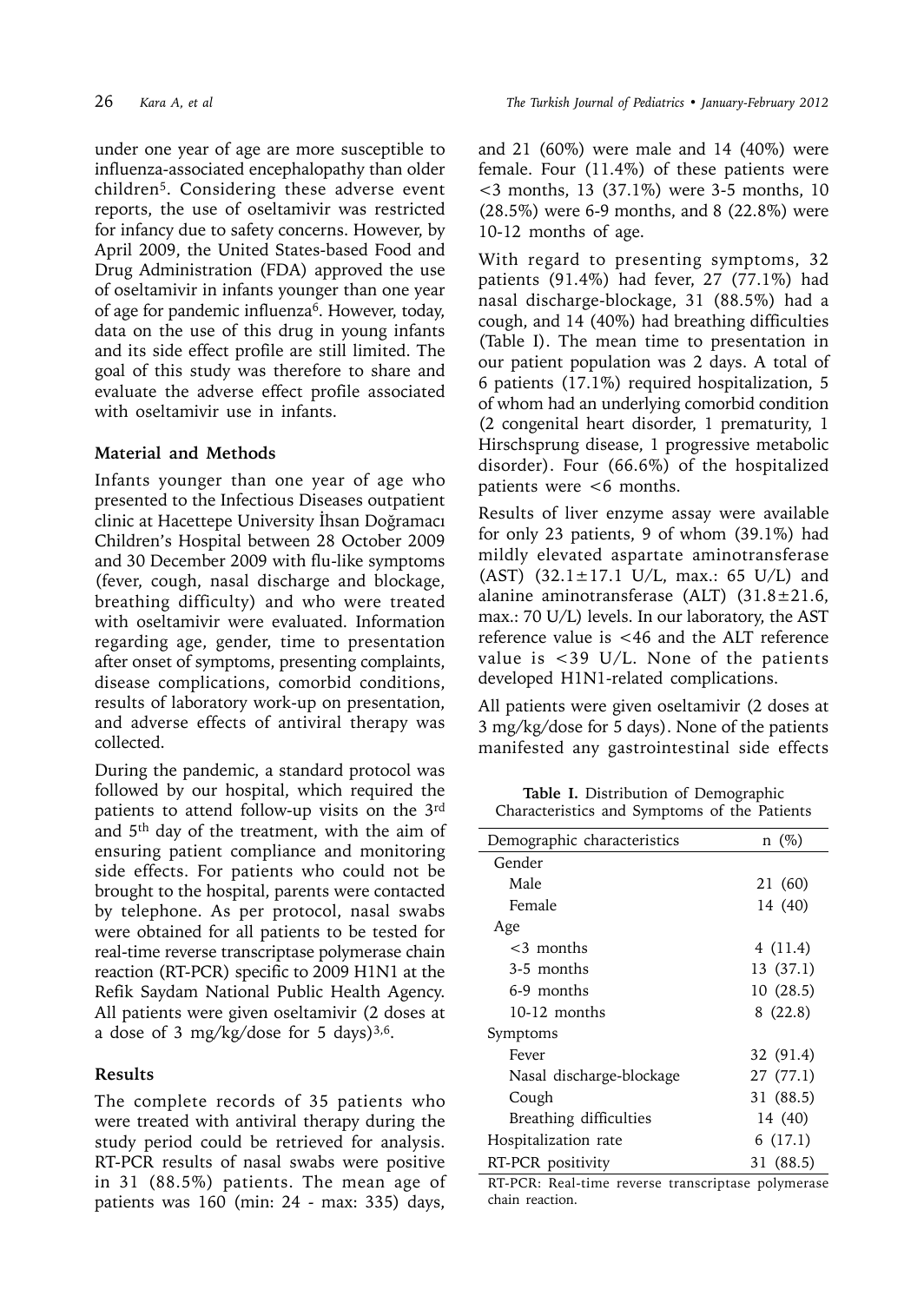(vomiting, nausea, diarrhea, etc.), feeding problems, dizziness/confusion, sleepiness, change in behavior, encephalopathy, skin rashes, or any other adverse effects. Elevations in AST (33.2±15.7 U/L) and ALT (32.7±20.4 U/L) were not observed in association with oseltamivir, and the elevation rate was the same at admission and after treatment (8/23, 34.7%). Use of oseltamivir treatment did not have a statistically significant effect on liver enzymes  $(p>0.05)$ .

## **Discussion**

Four antiviral agents are currently approved for the treatment of influenza. The H1N1 influenza A strain responsible for the 2009 pandemic is naturally resistant to the adamantanes (M2 inhibitors): amantadine and rimantadine7-  $12$ . The neuraminidase inhibitors zanamivir (Relenza®) and oseltamivir (Tamiflu®) are the only available treatment options for the management of both influenza A and influenza B infections8-11,13. Oseltamivir (Tamiflu®) is a widely used antiviral for the treatment and prophylaxis of influenza. Prior to the pandemic, use of oseltamivir was not recommended in patients younger than one year of age. However, the severe course of infection observed in children younger than one year of age prompted the FDA to approve the use of oseltamivir in this age group, despite the potential risk of adverse effects.

In recent years, there have been case reports of neuropsychiatric events during oseltamivir treatment mainly in Japan, the United States and other countries<sup>14</sup>. Reported neuropsychiatric side effects include delirium, abnormal behavior, hallucinations, convulsions, and encephalitis<sup>5,15-20</sup>. Especially in Japan, a high rate of neurological symptoms was reported due to the influenza A infection itself, as well as in association with oseltamivir treatment. This difference may be attributed to variations in the pharmacokinetic profile and drug metabolism of the Japanese population<sup>5,15,17-19</sup>. Deaths due to oseltamivir have also been reported, mainly from Japan<sup>20</sup>. In a study by Morishima et al.<sup>5</sup>, 148 of 202 patients (73.2%) had influenzarelated encephalitis/encephalopathy. In animal studies with oseltamivir, it was observed that drug concentrations in the brains of baby rats were 1500 times higher than in the brains of adult rats, which led to restrictions in the use of this drug in young infants<sup>21</sup>.

In another study from Japan, the frequencies of neurological symptoms before and after initiation of oseltamivir treatment were compared, and no statistically significant difference was observed22. Neurological symptoms reported in that study included abnormal behaviors, illusions, delusions, loss of consciousness, and phobias. The authors suggested that the development of neurological symptoms does not necessarily warrant antiviral treatment, and that initiation of treatment does not worsen the clinical picture. In contrast to the high incidence of neurological findings in Japan, none of the patients in our study developed any neurological symptoms during the course of the disease or after treatment was initiated.

Several dermatological side effects have also been reported in association with oseltamivir, ranging from localized conditions such as eczema, petechia and urticaria to more systemic involvement in the form of Steven-Johnson syndrome, erythema multiforme and toxic epidermal necrolysis23-25. None of our patients developed any dermatological symptoms.

Gastrointestinal adverse effects limit the use of the drug in young children, with nausea and vomiting being a particular problem in this age group<sup>26</sup>. In a study of  $157$ infants, gastrointestinal side effects were the most frequently observed adverse effects of oseltamivir, with nausea and vomiting developing in 50% of patients<sup>1</sup>. Interestingly, oseltamivir was well tolerated by patients in our study, with no record of nausea and vomiting developing in any of them.

Transient elevations in liver enzymes associated with H1N1 infection have been reported in less than  $3\%$  of patients<sup>27</sup>, and fulminant hepatitis is very rare<sup>28</sup>. Whitworth et al.<sup>29</sup> reported on four cases of acute liver failure due to influenza A infection in their group of patients ranging from 14-39 years of age. Hancerli et al.30 showed that the rate of elevation in AST was 21% in hospitalized pediatric patients at admission. In our study, mild elevations in liver transaminases were observed in 39.1% of patients at admission and there was no progression in those for whom results of a blood work-up were available, with no case of acute liver failure.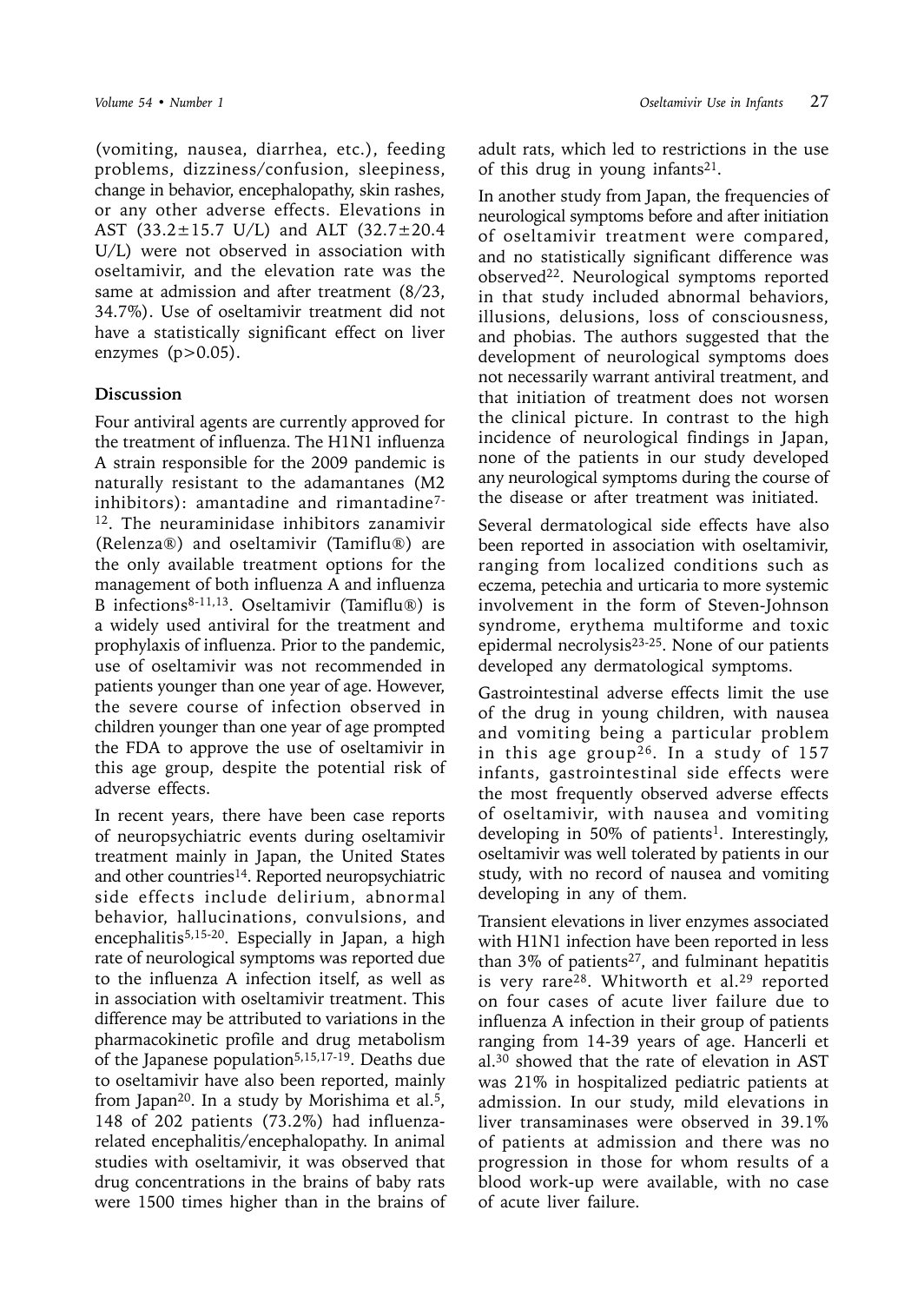Children under one year of age are considered a high-risk group and should be treated. The youngest patient treated with oseltamivir reported in our country (Turkey) was 28 days old31 and in our patients, the youngest was 26 days old. Treatment should be initiated as soon as possible after the onset of symptoms, without delaying until test results are obtained<sup>6,32</sup>. During the pandemic, our hospital adhered to a similar protocol where treatment was offered upon suspicion of H1N1 influenza A infection. Although the greatest clinical benefit is observed when treatment is started within 48 hours after the appearance of initial symptoms, several investigators have reported lower mortality rates and shorter hospital stays even when treatment is initiated after the first 48 hours<sup>6,32</sup>. The mean time to presentation in our patient population was two days. However, the lack of a control group prevents us from drawing a conclusion regarding the clinical benefits of oseltamivir. The highest hospitalization rate occurred in children aged less than six months, and 83.3% of all hospitalized children had at least one underlying chronic disorder. In all 35 of our patients, oseltamivir treatment was initiated upon suspicion of H1N1 infection.

Practicing pediatricians are still confused about oseltamivir use because of the lack of clinical data, and thus our findings provide preliminary evidence in support of the use of this drug. Our study results suggest that oseltamivir is well tolerated in young infants and could be used in the treatment of influenza A in this age group. However, there is a need for more comprehensive prospective studies before a conclusion can be made regarding the efficacy and safety of this drug in young children.

#### **REFERENCES**

- 1. Siedler K, Skopnik H. Oseltamivir for treatment of influenza in infants less than one year: a retrospective analysis. Pediatr Infect Dis J 2010; 29: 495-498.
- 2. Neuzil KM, Zhu Y, Griffin MR, et al. Burden of interpandemic influenza in children younger than 5 years: a 25-year prospective study. J Infect Dis 2002; 185: 147–152.
- 3. Centers for Disease Control and Prevention. Antiviral agents for the treatment and chemoprophylaxis of influenza --- recommendations of the Advisory Committee on Immunization Practices (ACIP). MMWR Surveill Summ 2011; 60: 1-28.

28 *Kara A, et al The Turkish Journal of Pediatrics • January-February 2012*

- 4. Dawood FS, Jain S, Finelli L, et al. Emergence of a novel swine-origin influenza A (H1N1) virus in humans. N Engl J Med 2009; 360: 2605-2615.
- 5. Morishima T, Togashi T, Yokota S, et al. Encephalitis and encephalopathy associated with an influenza epidemic in Japan. Clin Infect Dis 2002; 35: 512-517.
- 6. World Health Organization (WHO). WHO guidelines for pharmacological management of pandemic (H1N1) 2009 influenza and other influenza viruses. Geneva, Switzerland: World Health Organization; 2009. Available from: http://www.who.int/csr/resources/ publications/swineflu/h1n1-use-antivirals-20090820/ en/index. html
- 7. T.C. Sağlık Bakanlığı. Pandemik (H1N1) 2009 Gribi Klinik Vaka Yönetimi (25 Kasım 2009). Erişim adresi: http://www.grip.saglik.gov.tr
- 8. Jain R, Goldman RD. Novel influenza A (H1N1). Clinical presentation, diagnosis, and management. Pediatr Emerg Care 2009; 25: 791-796.
- 9. Centers for Disease Control and Prevention. H1N1 flu. Updated interim recommendations for the use of antiviral medications in the treatment and prevention of influenza for the 2009-2010 season. Atlanta, GA: Centers for Disease Control and Prevention; 2009. Available from: http://www.cdc.gov/h1n1flu/ recommendations.htm
- 10. World Health Organization (WHO). WHO guidelines for pharmacological management of pandemic (H1N1) 2009 influenza and other influenza viruses. Geneva, Switzerland: World Health Organization; 2009. Available from: http://www.who.int/csr/resources/ publications/swineflu/h1n1-use-antivirals-20090820/ en/index. html
- 11. Sullivan SJ, Jacobson RM, Dowdle WR, Poland GA. 2009 H1N1 influenza. Mayo Clin Proc 2010; 85: 64- 76.
- 12. Centers for Disease Control and Prevention. FluView: week ending May 20, 2010. Atlanta, GA: US Department of Health and Human Services, CDC; 2010. Available at http://www.cdc.gov/flu/weekly.
- 13. Fiore AE, Fry A, Shay D, Gubareva L, Bresee JS, Uyeki TM; Centers for Disease Control and Prevention (CDC). Antiviral agents for the treatment and chemoprophylaxis of influenza --- recommendations of the Advisory Committee on Immunization Practices (ACIP). MMWR Surveill Summ 2011; 60: 1-24.
- 14. Toovey S, Rayner C, Prinssen E, et al. Assessment of neuropsychiatric adverse events in influenza patients treated with oseltamivir: a comprehensive review. Drug Saf 2008; 31: 1097-1114.
- 15. Sugaya N. Influenza-associated encephalopathy in Japan. Sem Pediatr Infect Dis 2002; 13: 79-84.
- 16. Huang Y-C, Lin TY, Wu SL, Tsao KC. Influenza Aassociated central nervous system dysfunction in children presenting as transient visual hallucination. Pediatr Infect Dis J 2003; 22: 366-368.
- 17. Togashi T, Matsuzono Y, Narita M, Morishima T. Influenza associated acute encephalopathy in Japanese children in 1994-2002. Virus Res 2004; 103: 75-78.